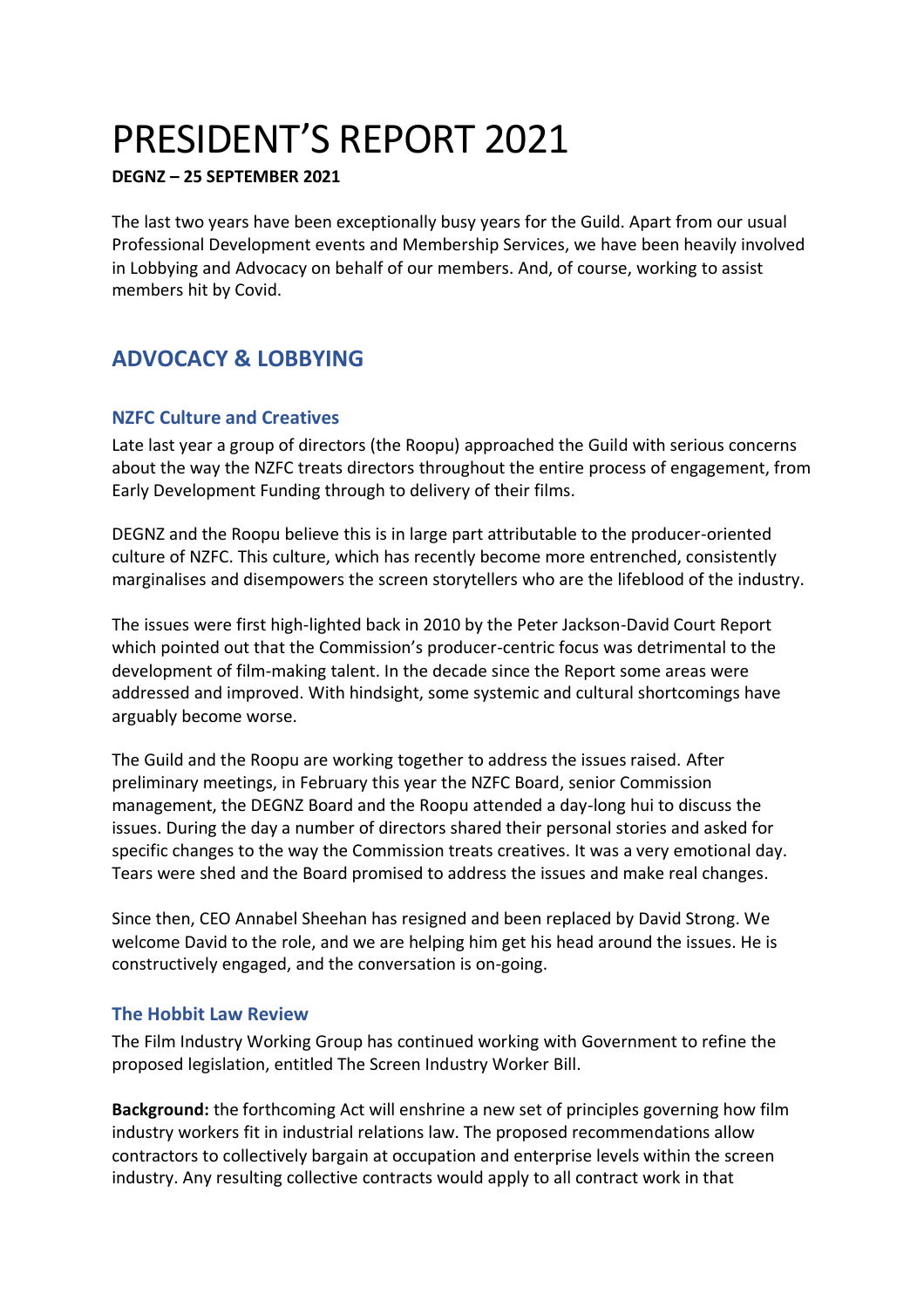occupation or enterprise. The right to strike would be given up in return for both parties in a negotiation agreeing to bargain in good faith. The collective bargaining process would be supported by a dispute resolution system.

**Progress:** The negotiations this past year have been around both Occupational and Enterprise-level bargaining, definitions and technical issues. It is expected that the Bill will go to its second reading in the House by the end of the year. Once the Bill is passed, the real work will start – negotiating minimum terms and conditions with SPADA. As there will be many guilds seeking to meet with only one engager—SPADA—we are currently looking at the order of negotiation.

# **Copyright**

MBIE has largely put work on the Copyright Review on hold. We are waiting for MBIE to crank it up again. Once it's back on the agenda, we expect it will be a major focus of the Guild.

#### **Union Activity**

DEGNZ has been a union and affiliate of the Council of Trade Unions since 2019. DEGNZ's ED has participated in two National Affiliate Conferences and regularly engages with the CTU over matters including the proposed Screen Industry Worker Bill and Fair Pay Agreements. As a union we benefit from a closer relationship not only with the CTU but also with the other two screen industry unions, the NZ Writers Guild and Equity NZ. This closer relationship leads to benefits such as the joint Know Your Rights Workshops that we ran jointly with them.

#### **SINZ**

DEGNZ was a founding member of the loose association of NZWG, WIFT, SPADA, Ngā Aho Whakaari, Equity NZ and SIGANZ (Techos), under the umbrella of Screen Industry NZ (SINZ). Following the Screen Industry Strategy 2030 and the demise of the Facilitation Group whose responsibility it was to drive the work of the strategy, SINZ stepped up help set up the establishment of the pan-sector body that the Strategy calls for. It was necessary to widen the participants in SINZ to all of the industry guilds and associations, while the core founding group acted as the steering committee and initiated the funding and the work to research a model for the pan-sector body. DEGNZ was one of 18 organisations who contributed \$1k each to SINZ as start-up finding. A researcher has been appointed to look at different models that the pan-sector body could be based on. This research work will be completed in October and made available to the wider industry for feedback.

#### **COVID & the Premium Fund**

Once more Covid had a big influence on the year for the Guild. Executive Director Tui Ruwhiu has continued to work with the other guilds and associations, NZFC and the CTU. 2021 saw the introduction of the 50-million-dollar Premium Production Fund from Government to kickstart production after the first lockdown. The first allocations have been made and the second tranche is planned for early next year. A first round of Premium Development Funding (\$2 million of the \$50 million) has also gone through with another expected soon. However, an underspend of the first allocation of \$8.4 million has resulted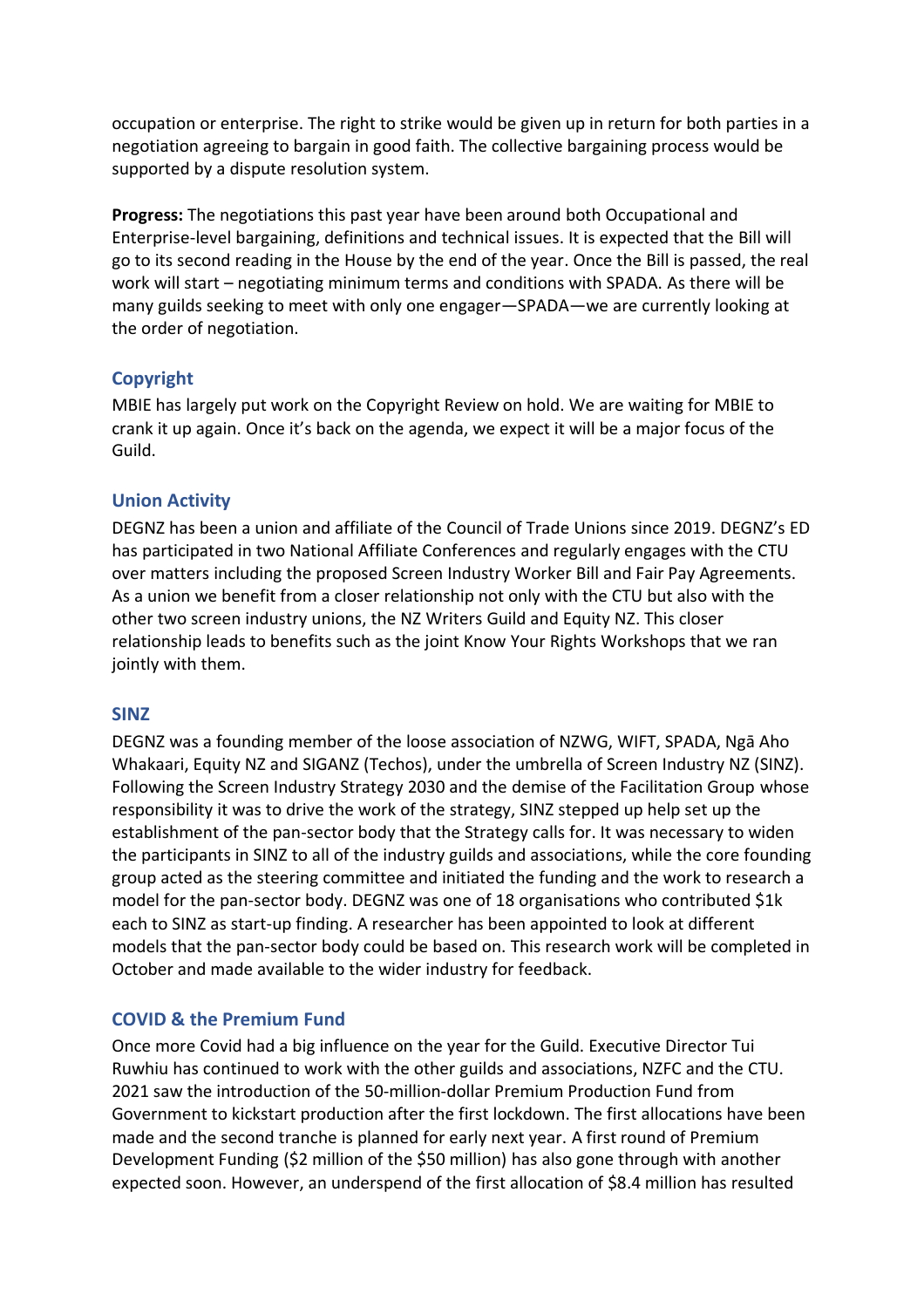in an Interim Round being hastily implemented. The DEGNZ along with some of the other Guilds lobbied to extend the criteria slightly and this happened. We also input into the criteria for the Premium Development Fund.

#### **ASDACS**

ASDACS - the Australian Screen Directors Authorship Collecting Society - collects and distributes royalties to Australian and NZ directors that has come from overseas territories that recognize directors' authorship. Ex Guild board member Grant Campbell sits on the ASDACS Board representing our Guild. He is doing a sterling job on our behalf.

The big change this year: ASDACS asks that directors assign their retransmission rights to ASDACS. This is to pre-emptively stop the common practice of producers contracting directors to assign these rights to the producer, and so hijacking the income legitimately earmarked for directors.

In other words, when a producer presents you, the director, with a contract that signs away your retransmission rights, you can say, sorry, they have already been assigned to ASDACS who will collect them on your behalf.

The fight to stop this piracy happening, and to get directors the Screenrights royalties legislated to them by the Australian government has been a long and costly endeavour, but with the recent shake-up at Screenrights, we have turned the corner.

#### **International Productions**

We continue to engage with international TV drama productions encouraging the hiring of New Zealand directors and editors. There is little advancement with this on the directing side as many Kiwi directors are hindered by not having US TV drama credits. DEGNZ member Robyn Grace did however direct an episode of Sweet Tooth, while NYC-based NZ-Can director Alison McLean directed an episode of The Wilds. NZ editors have been more fortunate with 6 editors and five assistant editors finding roles on the Lord of the Rings TV series, formally known as the Untitled Amazon Project.

Our Letters of Non-objection provide a means to vet international directors and editors coming to NZ to work on international projects, and a small but steady revenue stream.

# **PROFESSIONAL DEVELOPMENT**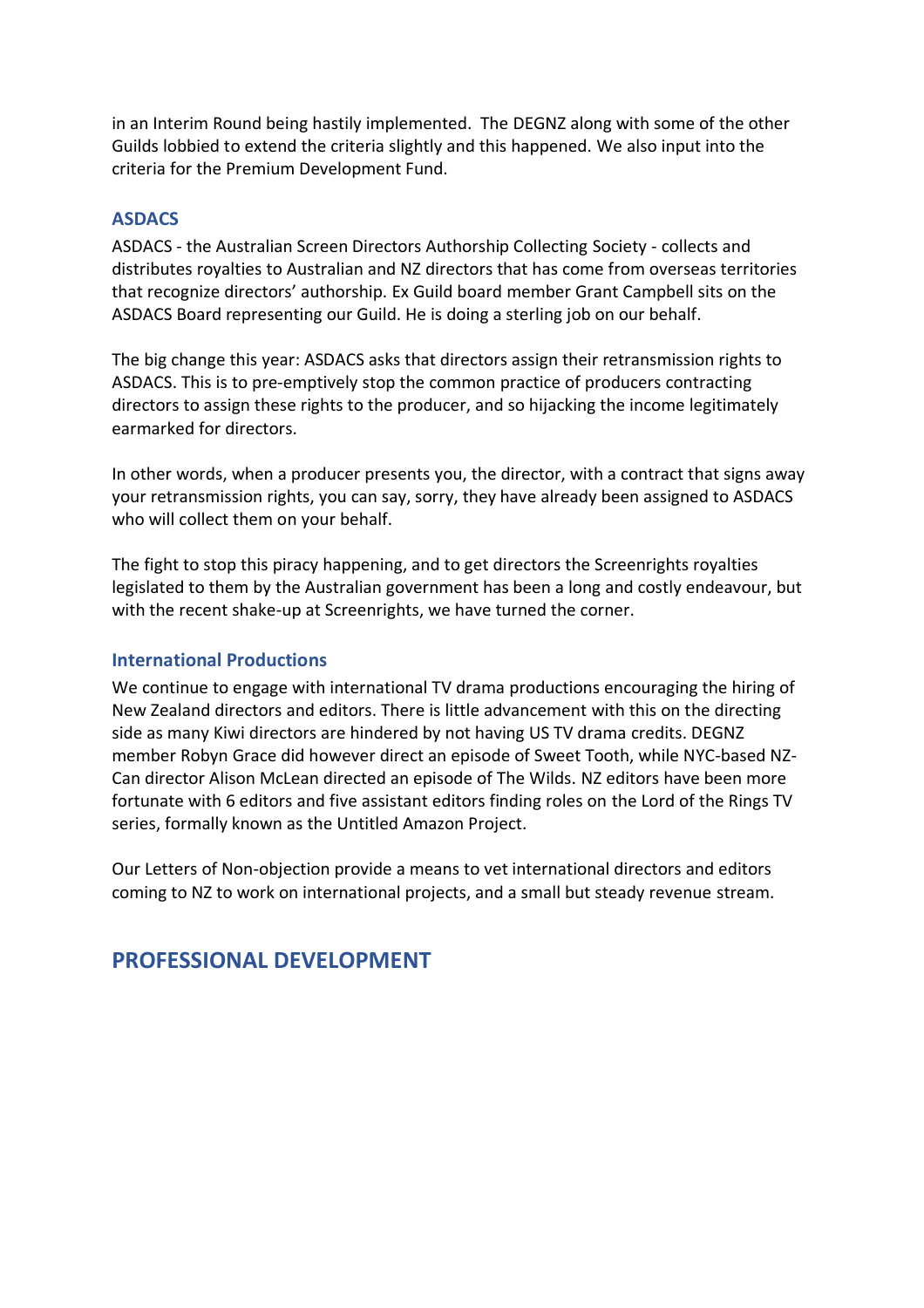# **RoVE – Director and Editor Pathways into the Industry**

Training in the industry has been haphazard and fragmented. Film Schools and Universities turn out graduates who are not work-ready and we have known for some time that we need on-the-job training. The government is increasing apprenticeships and training across all NZ industries through RoVE – Reform of Vocational Education. It's an emerging space with several bodies having different functions – 6 Workforce Development Councils (ours is Toi Mai, the Creative, Cultural, Recreation & Technology Workforce Development Council), Te Pukenga (encompassing Polytechnics) and NZQA. The purpose of the Reform is to ensure skills training is done on the job thus raising skill levels, not in off-the-job institutions.

The screen industry has its own voice in the conversation – the Screen Advisory Body. Board member Annie Collins is the point person on the Screen Advisory Body for both the DEGNZ and other industry guilds – SPADA, the Writers Guild, Screen Industry Guild & the Music & Sound Guild. The other members of the planning group are Tui Ruwhiu, Ness Simons (SPADA), Kelly Lucas (SIG), Rene Le Bas (NZWG) and John McKay (SMSG).

The new Reform states that **only** an industry may write the training curriculum it wishes delivered. It also gives that industry the opportunity to monitor how that is delivered. That means **we** will be in control of training standards (via input to Toi Mai).

We are working on Pathways for Editors and Directors. They may involve

- Attachments to specific productions or production companies, and
- Micro-credentials short courses on specific skills.

There is a lot of work to be done before the final shape is clear. Last year Annie devoted enormous amounts of time to creating the very practical and useful Post Production Best Practice Guide. This year she is devoting similar amounts of energy and time to this training work. Annie, the Guild and the industry owe you heaps.

#### **Know Your Rights Workshops**

Funded by MBIE, these have happened all over the country. The workshops sessions covered

- Legal presentation delivered by HGM (legal firm)
- The Hobbit Law
- Screen Industry Workers Bill
- Collective Bargaining
- Business Essentials
- Director, Editor, Writer and Actor breakout sessions on
	- Authorship
	- Copyright Review and our Copyright Campaign
	- ASDACS
	- Contracts Variable terms, editors' requirements
	- Short film rights
	- • SPV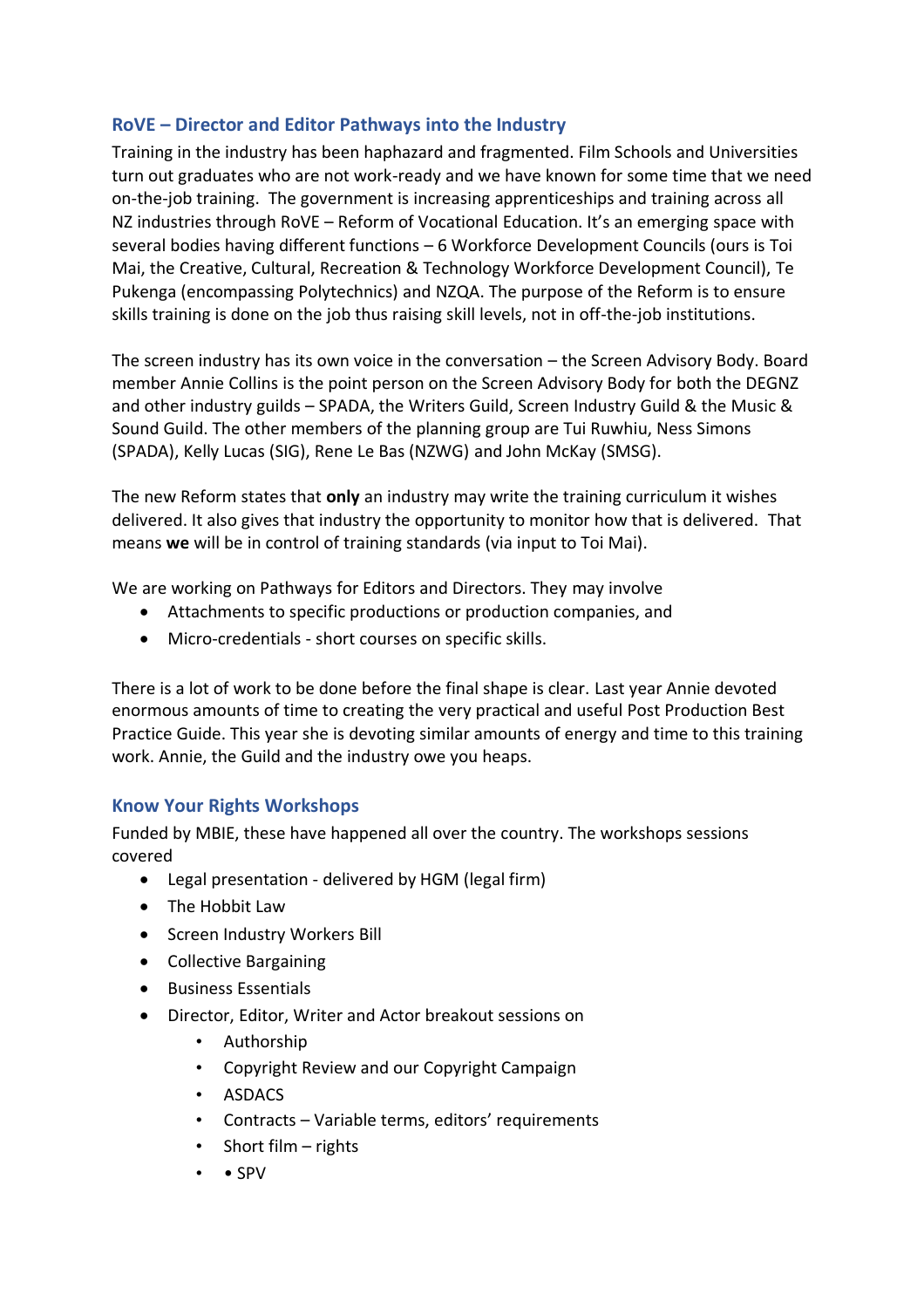- Film Backend Flow
- Pay Rates
- Lead Producer

These workshops were incredibly useful and hopefully will be repeated over coming years.

#### **Director Attachments**

We continued with our TV Drama Director Attachment programme with support from NZ On Air. Tim Worrall and Cian Elyse White have completed attachments to directors Mike Smith and Kiel McNaughton respectively on the Greenstone drama *Vegas*.

#### **Editor Attachments**

- Editor Betsy Bauer has completed an attachment to Jonno Woodford-Robinson on Linda Niccol's feature *Poppy.*
- Chia Hsu has completed an attachment to Editor Dan Kircher on *Millie Lies Low.*
- Brendon Chan has completed an attachment with Peter Roberts on Matthew Saville's *Juniper*.

#### **Emerging Women Filmmakers Incubator**

2021 was our fifth year of the Incubator thanks to the ongoing support of the New Zealand Film Commission. This year the focus is Women of Colour. Philippa Campbell/Karen Williams facilitated this over the year for the seven participants: Matasila Freshwater, Ghazaleh Golbakhsh, Niva Kay, Nahyeon Lee, Hweiling Ow, Cian Elyse White and Zoey Zhao.

#### **Rehearsal & Performance**

The Guild ran three Rehearsal & Performance workshops

- Caroline Bell-Booth (Ak)
- Danny Mulheron (Ak & Wgtn)

#### **Rehearsal Dynamics**

• With Miranda Harcourt (Ak)

#### **Directors Toolkit**

• With Rob Sarkies (South Island - Chc and online)

#### **Tone Workshops**

- With Rob Sarkies (Wgtn & Ak)
- With Leanne Pooley (Ak)

#### **Editors**

- Two-Day Māori Editors Workshop Annie Collins & Te Rurehe Paki (Ak)
- One-Day Film Editing Workshop for Māori Rangatahi (Ak)
- Editors & Assistant Editors Gathering (Ak & Online)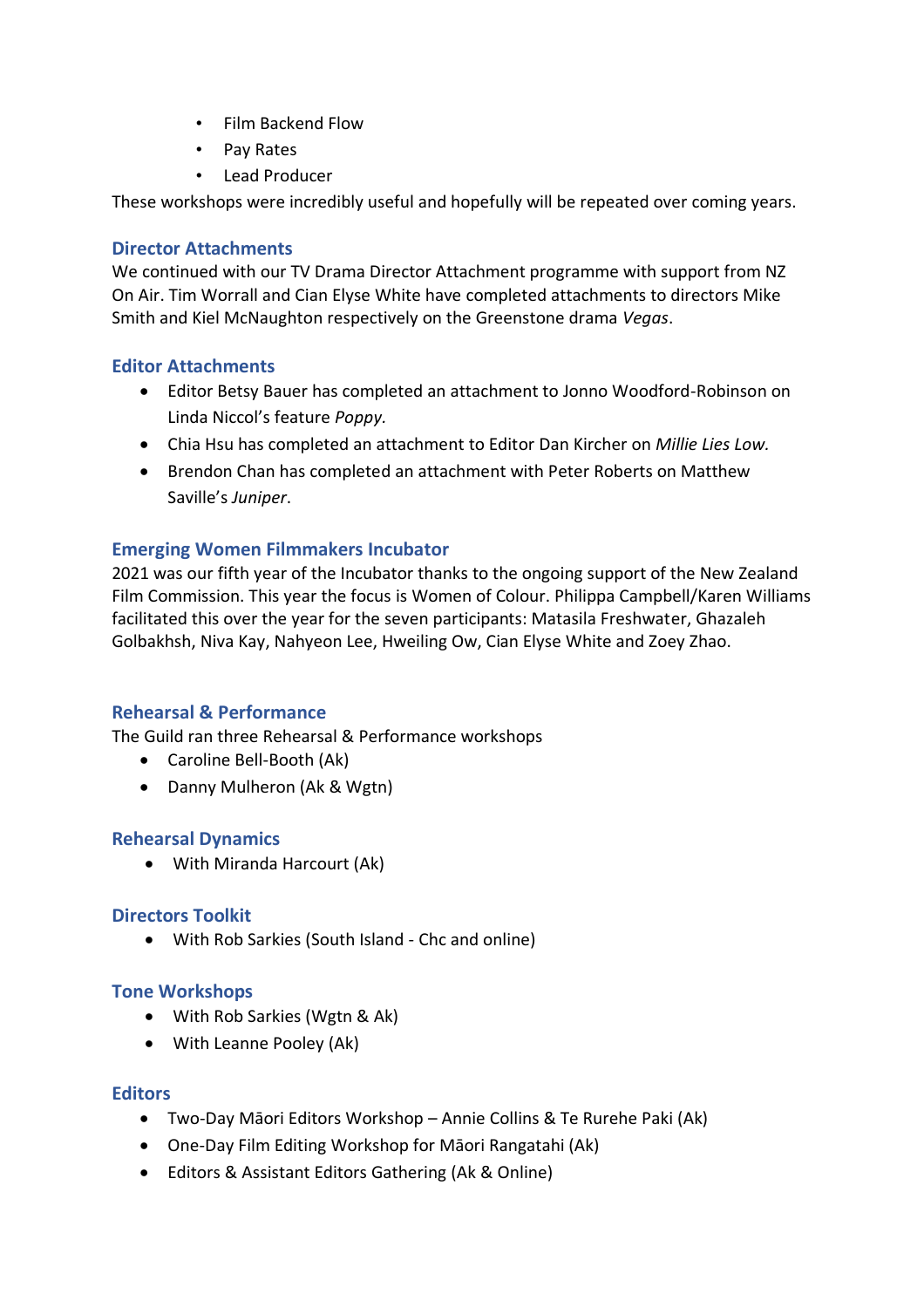#### **Directing Intimacy Workshop**

• With Jennifer Ward Lealand (Wgtn)

# **Panel Discussions**

We continue to run panel discussions in association with other guilds. E.g.

- PASC Zia Mandviwalla (Ak)
- PASC Roseanne Liang (Ak)
- PASC Rajneel Singh (Ak)
- PASC Gaysorn Thavat (Ak)
- PASC Kyle McNaughton (Ak)
- We partnered with WIFT The Director-Editor Relationship (Ak & Wgtn)

# **Film Talks**

We also continue to run Q & A sessions after film screenings of NZ films:

- *The Man On the Island* with Simon Mark Brown, facilitated by George Andrews.
- *The Turn of the Screw* with Alex Galvin, Ed Sampson, Greer Phillips and Emma Beale, facilitated by Ian Hughes.
- *Rūrangi* with Cole Meyers and Craig Gainsborough, facilitated by Kate McGill.
- *Poppy* with Linda Niccol and Libby Hunsdale, facilitated by Peter Bell.
- *James & Isey* with Florian Habicht, facilitated by Zoe Mcintosh.
- *The Justice of Bunny King* with Gaysorn Thavat, facilitated by Lucy Wigmore.
- *Coming Home in the Dark* with James Ashcroft, Miriama McDowell and Eric Thompson, facilitated by Hweiling Ow.

#### **DEGNZ Selects**

With Australian director Michael Gracey (*The Greatest Showman*) (Wgtn)

#### **Table Reads**

Another popular programme allowing directors and writers to hear their scripts read by actors in a virtual table read:

- 14 November 2020 writer/director Fiona McKenzie (*Caroline*)
- 15 May 2021 writer/director Tim Tsiklauri (*Tamada*)
- 3 July 2021 writer Daryl Belbin and director Anton Steel (*Escape*)

# **Direct South: Short Film Workshops**

For South Islanders:

- With Jackie van Beek (Chch)
- With Zia Mandviwalla (Chch)
- With Michelle Saville (Dn)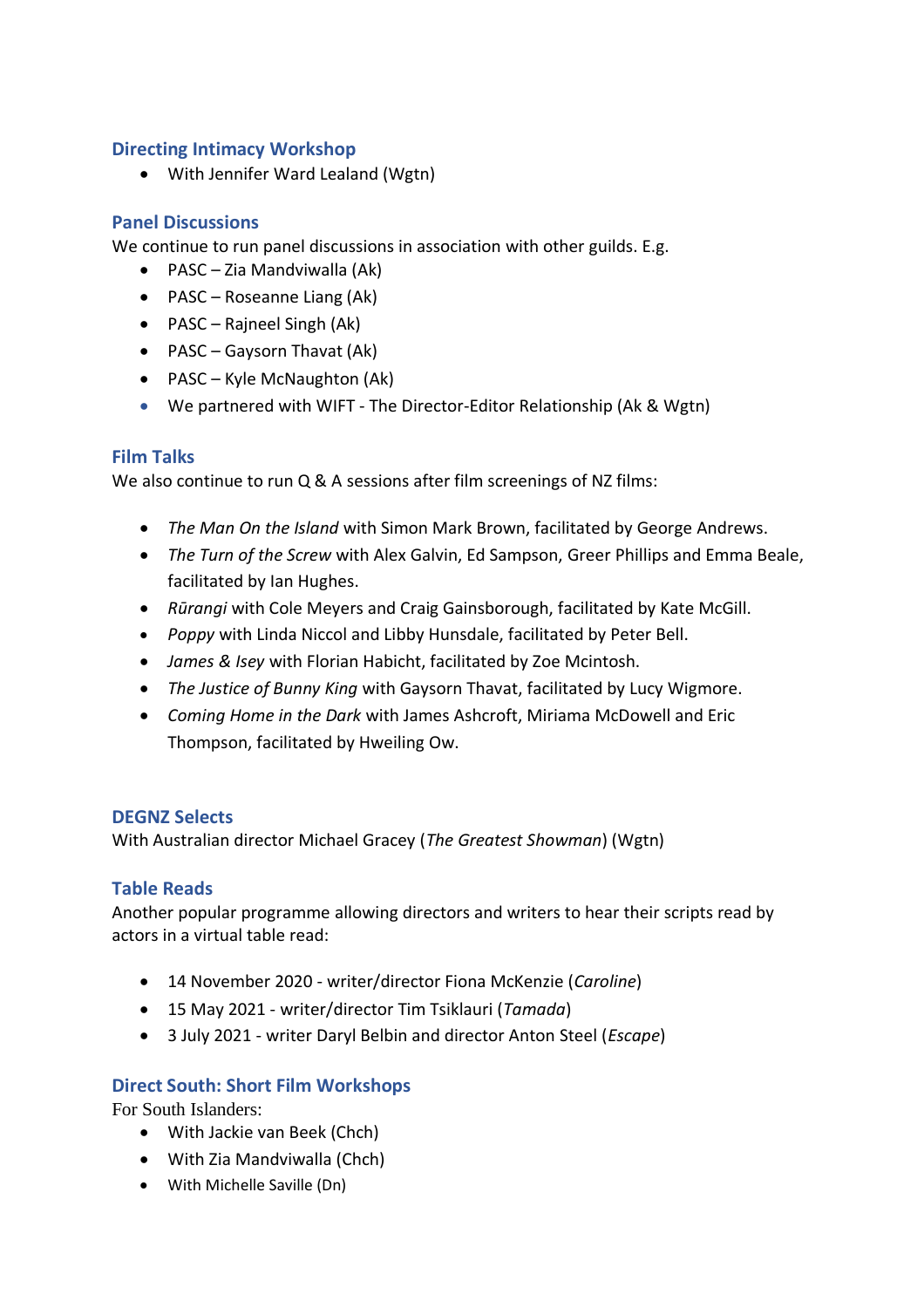# **MEMBER SERVICES**

#### **Member Advice**

Our DEGNZ Executive Director continues to engage with members and others over contractual and other issues affecting directors. A number of inquiries each year continue to come in around career advice.

#### **International Relations**

DEGNZ continues its strong relationship with the Australian Directors Guild, and ongoing contact with the Directors Guild of America, Directors Guild of Canada, Screen Directors Guild of Ireland and Directors UK. We are members of, and continue to work with, AAPA (Asia Pacific Alliance of writers and directors' guilds) and with the international authors bodies CISAC and W & DWW (Writers & Directors Worldwide).

#### **Show Me Shorts**

The Guild continues to sponsor two awards: Show Me Shorts Best Editor and Best Director.

#### **Guild Staff**

I'd like to extend now a big thanks to our Guild staff—Caroline Harrow, our Accounts Manager, and Tema Pua, our Events and Marketing Manager, who continues to take the pressure off Tui. And I would like to personally thank Tui for the outstanding job he has done over the last year, not least his insightful fortnightly View from the Top editorial. Thank you, Tui.

#### **Funders/Sponsors**

I would like to say a big thank you to our funders. The New Zealand Film Commission is a major supporter of the guild and a very special thank you goes to them. Thanks also to NZ on Air, and the Australian Screen Directors Authorship Collecting Society who, along with NZFC, lend financial support to our professional development efforts. Last but not least, a thanks to our sponsors Resene Paints, and particularly the accounting firm of VCFO Group, who are continuing the sponsorship of the Guild. Thanks to you all.

#### **Board**

Finally, I wish to acknowledge the Guild's Board members without whose dedicated commitment we wouldn't have an effective organisation. As I said at the start, this year has been exceptionally busy, and everyone has stepped up to the plate.

During the year we said goodbye to Roseanne Liang and Michael Duignan. They both did sterling work while on the Board. We welcomed new Board members Stallone Vaiaoga-Ioasa, Steven Chow, Josh Frizzell and Renae Maihi. They have been getting their respective heads around the amount of work the Guild does.